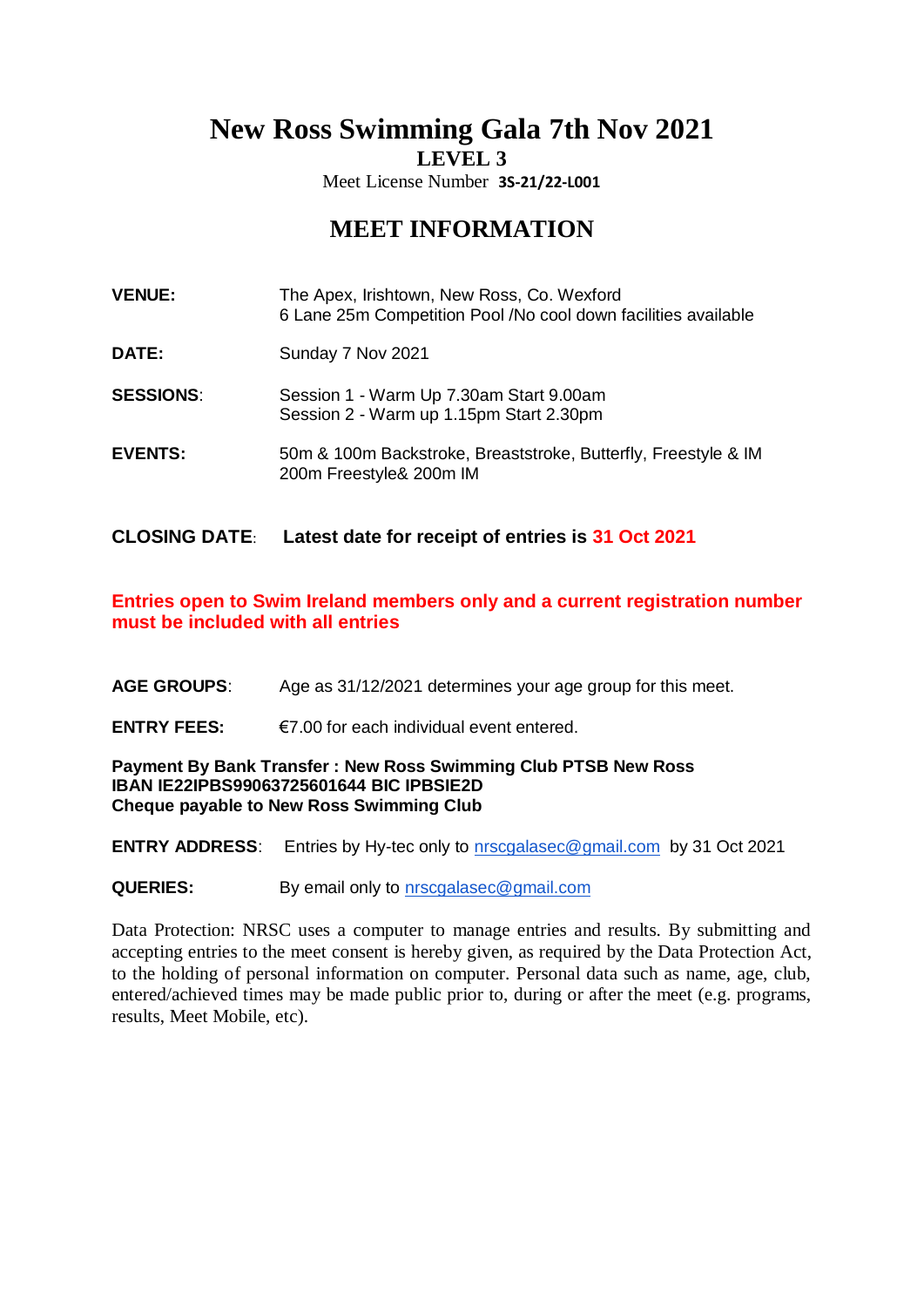# **Sunday 7 Nov 2021**

# **Session 1: Warm up 7.30am Start 9.00am Clubs will be notified of warm up schedule in advance**

**Boys 100 IM Girls 100 IM Boys 50 Butterfly Girls 50 Butterfly Boys 100 Backstroke** Girls 100 Backstroke **Boys 50 Breaststroke Girls 50 Breaststroke Boys 100 Freestyle** Girls 100 Freestyle **Boys 50 Backstroke Girls 50 Backstroke** 

**Session 2: Warm up 1:15pm Start 2.30pm**

**Boys 200 Freestyle** Girls 200 Freestyle **Boys 50 Freestyle Girls 50 Freestyle Boys 100 Breaststroke Girls 100 Breaststroke Boys 100 Butterfly Girls 100 Butterfly Boys 200 IM Girls 200 IM**